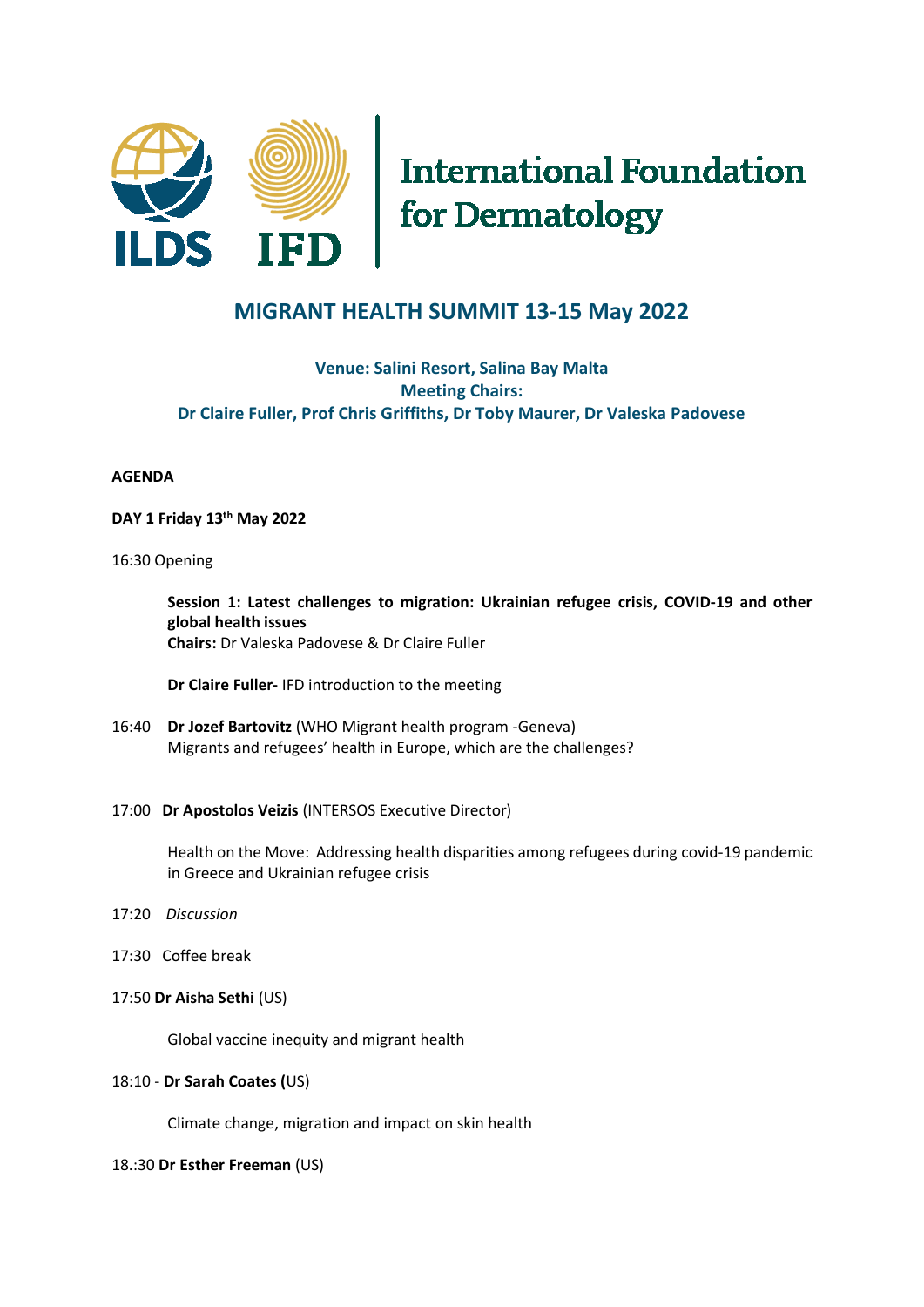Global health and equity: challenges addressing scientific research on skin health in migrants and refugees

#### 18:50 *Discussion*

20:00 Dinner (Invited speakers and MHDWG)

#### **DAY 2 Saturday 14th May 2022**

# **Session 2-Middle East refugee crisis- update from the field Chair(s): Prof Toby Maurer**

- 9:00 Ms Isotta Rossoni/ Dr Valeska Padovese (Malta) SSKAPP project between Malta and Lebanon -update
- 9:20 Dr Ismael Maatouk (Lebanon) Sexual health among HIV -negative gay and bisexual men in Lebanon: a comparison between native and immigrant/refugee communities
- 9:40 *Discussion*

# **Session 3: Southeast Asia and migrants' skin health initiatives Chair: Prof Chris Griffiths**

10:00 Dr Su Lwin (UK)

Removing barriers to skincare access in Myanmar

10:20 Dr Sidra Khan (UK)

Skin diseases in the Rohingya refugees- update from Cox's Bazar Refugee Camp, Bangladesh

10:40 *Discussion*

11:00 Coffee break

**Session 4: Africa- skin and sexual health initiatives Chair: Dr Valeska Padovese** 

11:30 Dr Wendemagagen Enbiale (Ethiopia)

Addressing dermatologic outbreaks in IDP: the case of Amhara region in Ethiopia

11: 50 Dr Aldo Morrone (Italy)

Skin diseases in refugees, an update from Tigray region in Ethiopia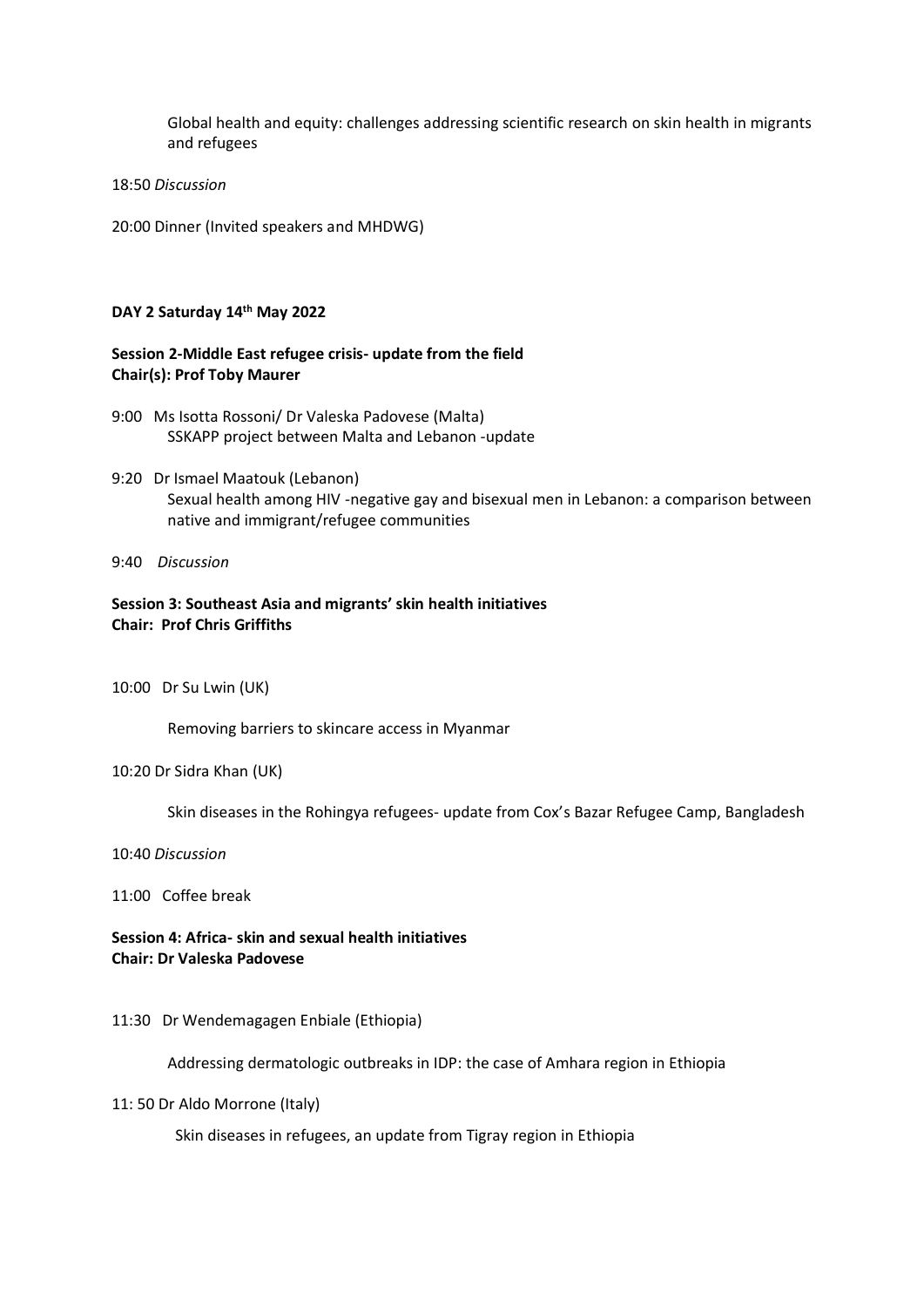#### 12:10 Prof. Carmen Logie (Canada)

Self-care interventions could advance sexual and reproductive health in humanitarian settings: the Uganda experience

*12:30 Discussion* 

# **Session 5: Providing healthcare to migrants- new models of intervention Chair: Dr Claire Fuller**

12:40 - Shelley Taylor (UK)

RefAid: How digital technology can improve health outcomes for migrant communities

12:50– Dr Toby Maurer (US)

Developing teledermatology in displaced persons camps

*13:10- Discussion*

*13:30 Lunch break* 

#### **15:00 -16:00 Session 6- Break-out groups** (opened to all attendees) **Chairs: Dr Claire Fuller and Dr Valeska Padovese**

#### • **Where are we and what we need to address further?**

Subgroup(s) leader to present on *Partnering with NGOs*, *Teledermatology in displaced persons camps*, *developing a dermatology curriculum for clinicians in refugee camps*, *Essential dermatological formulary, Improving Access to HIV and Sexual Health Interventions* (5 min each presentation- then the classroom will be divided in 3 breakout groups: **Africa- Southeast Asia – Middle East** to draft integrated models of interventions)

#### **16:30- 17:00 Session 7 –Invited speakers and MHDWG Discussion -**

#### **Chair: Prof Chris Griffiths**

- **Strategic thinking –** how dermatologists can be involved (training-research-telederm)
- **Advocacy –** today's and tomorrow's goals
- **Field missions:** from need assessment to engagement

17:00 Conclusion and wrap-up of day 1